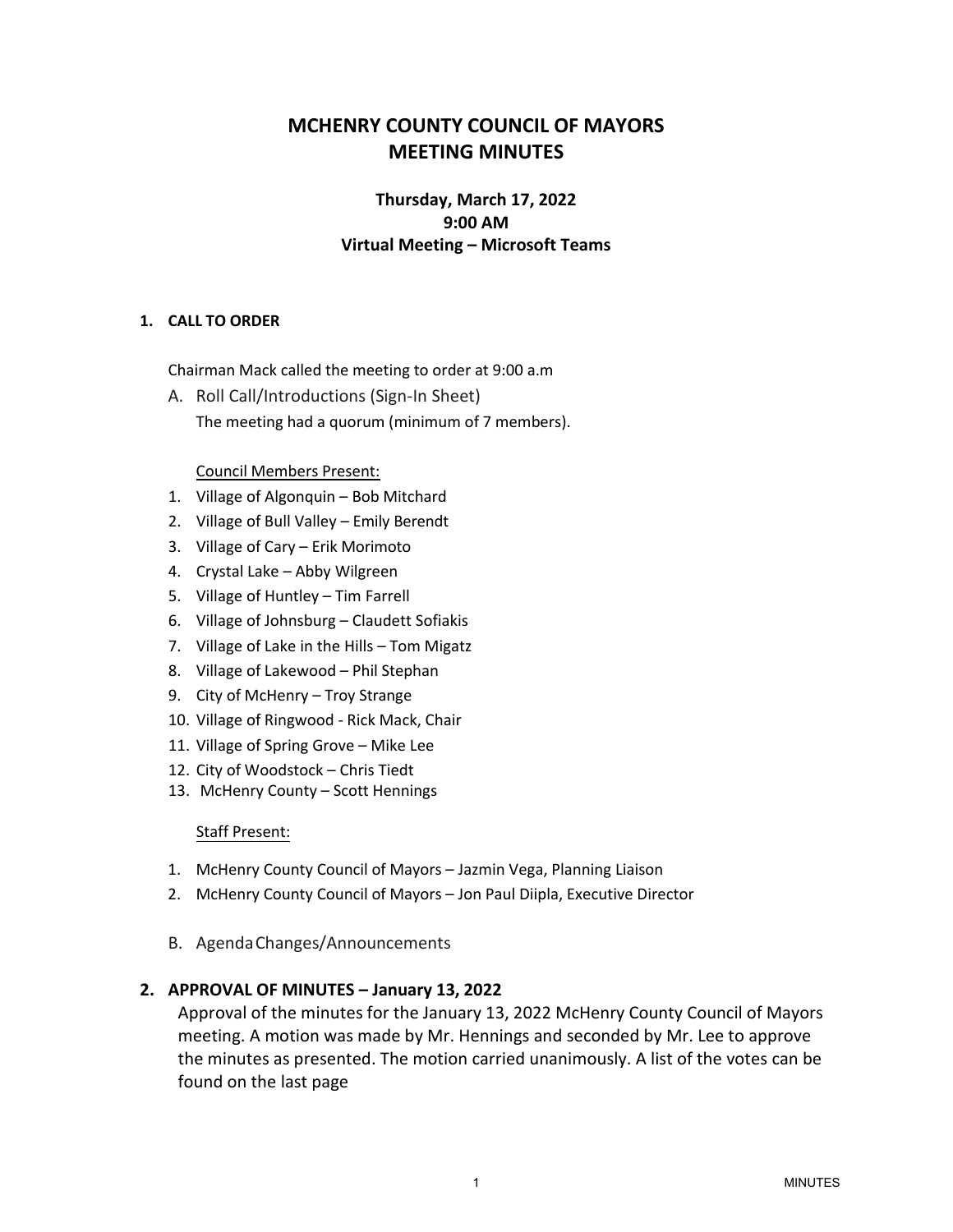## **3. PUBLIC COMMENT**

There was no public comment.

## **4. AGENCY REPORTS**

a. IDOT Highway Report – Katie Herdus

Ms. Herdus reported on the Multi-Year Program and it is expected to be completed at the end of March. The Council sheets are updated to reflect any changes, with the most noticeable change being the expected target letting date. There are three projects on the January letting and one on the March for McHenry County. Illinois 176 at Deerpass to Dean; the contractor is working on tree removal and will start work closer to May. 176 at Mish is waiting on utility delays. U.S 20 at Marengo; the contractor is starting work and should have the curbs poured by the end of the month and asphalt in place by the end of May. Utility work will begin on 147 at 176 once the contract is let. Ms. Herdus encouraged anyone with questions to email her, with her email provided in the IDOT sheets located in the meeting packet.

b. CMAP Report – Mary Weber

CMAP has moved to Legistar software. All CMAP meeting material is available there. CMAQ and STP selection committees will next meet on April 14, 2022. Legistar will provide a reminder and meeting materials after attendees sign up for them. March 18, 2022 is the deadline for the STP-L Shared Fund obligation extension for construction phases will expire. March 31, 2022 the STP-L Shared Fund obligation deadline extensions for non-construction phases expire. If those obligations need to be met, reach out to the Planning Liaison or Ms. Weber.

c. Pace Report – Jessica Rybarczyk

Ms. Rybarczyk joins the council of Mayors meeting as representative. Pace has provided material with updated information on Pace's mask policy and Pace Suburban Bus employment opportunities. This information may be found in the meeting packet.

d. Metra Report – Katie Renteria

Metra has announced that they will be extending the expiriation date on one-way and 10-day rides for tickets purchased in March 2020. Those will now remain valid until June 21, 2022. In February 2022, Metra provided 1.2 million trips, twice as many trips compared to February 2021. There is an increase in the ridership numbers as COVID restrictions are lifting. Service enhancements will continue and are expected throughout the region in the coming weeks.

di. RTA Report

RTA was not present.

dii. McHenry County – Scott Hennings

Mr. Hennings noted the service enhancements of Metra and good service. Mr. Hennings shared that the bid for the county paving contract was upped this year. He shared there was a letting on March 9, 2022. This years program will encompass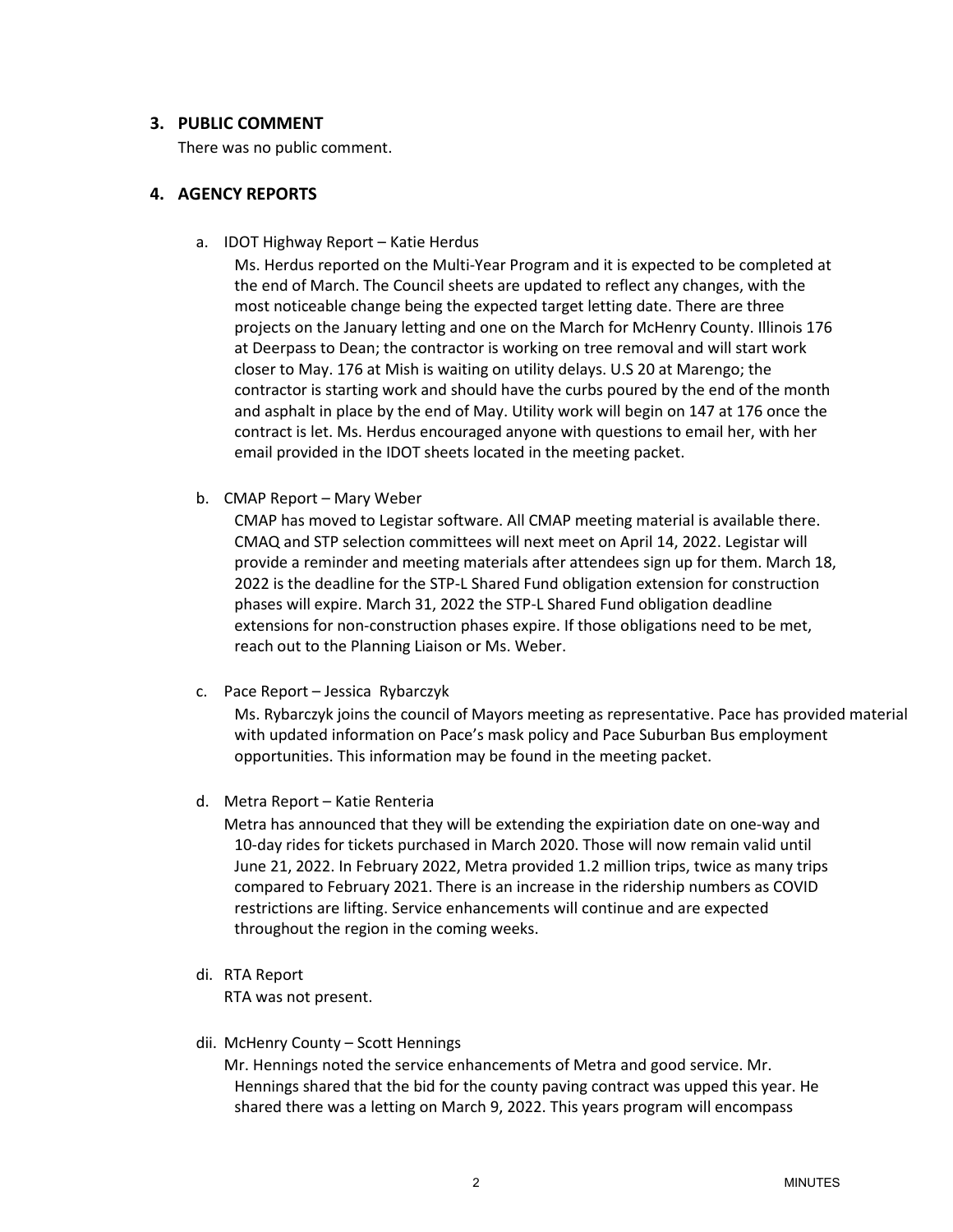major resurfacing projects; Algonquin Road from IL 47 to IL 31 which is a four lane project. It will also include Randall Road from County Line to Harnish. Flashing yellow arrows will be installed on Algonquin Road. Eight intersections will receive flashing yellow arrows this year and installation will begin in May 2022. As an update for the Johnsburg Road Bridge, four deficient beams will be replaced in two stages. There will be disruptions on the turn-lane. May 11, 2022 is the tentative bid date with a summer start. This will ensure the bridge will remain operational until full reconstruction begins in several years. Mr. Hennings also shared that McHenry County received a congressionally directed spending for the Randall Road North project. Senator Duckworth was able to carry the earmark through the process. Construction is aimed to begin in 2024 and the McHenry County Division of Transportation Planning team is preparing an application for a RAISE grant for federal dollars.

Mr. Mitchard asked for a link to the paving projects as Algonquin is impacted; he would like to add these resources to the Village of Algonquins website and social mediate sites. Mr. (Tom LITH) also requested the website links. Mr. Hennings confirmed he would share those resources.

g. Illinois Tollway Report – Kelsey Passi

Ms. Passi shared the tollways 2021 accomplishments. Ms. Passi shared the Illinois Tollway's 2021 accomplishments. They aided more than 24,000 customers in emergency roadside services, served more than 2 million customers with payby-plate service and expanded the I-Pass assist program. Illinois Tollway completed their 10th year of Move Illinois and developed the balance 2022 budget with 1.49 billion in revenue.

h. IDOT STP Local Program Update – Gerardo Fierro IDOT STP Local was not present.

#### **5. APPROVAL - MCHENRY COUNTY CONNECTION**

Mr. Peterson noted former Planning Liaison's, Emily Daucher, work on the McHenry County Connection. After her departure, the work on the plan has continued to create the final report that is seeking approval from the Council of Mayors.

Jennifer Pangborn, a consultant who has also worked on creating the final report, is on the meeting call to answer additional questions about the plan. The Project Goals were created from public engagement efforts. Public Engagement efforts were diverse in their outreach in public and private entities. Focus groups engaged with townships, IDOT, and the conservation district. Surveys were released in addition to 2 virtual public meetings. Based on this information, a recommended facilities map was developed. Presentation slides were provided in the meeting packet.

A motion to approve the McHenry County Connection Plan was made by Mr. Morimoto and seconded by Mr. Lee. The motion carried unanimously. A list of the votes can be found on the last page.

## **6. MCHENRY COUNTY COUNCIL OF MAYORS SURFACE TRANSPORTATION PROGRAM – LOCAL: STAFF RECOMMENDED PROGRAM**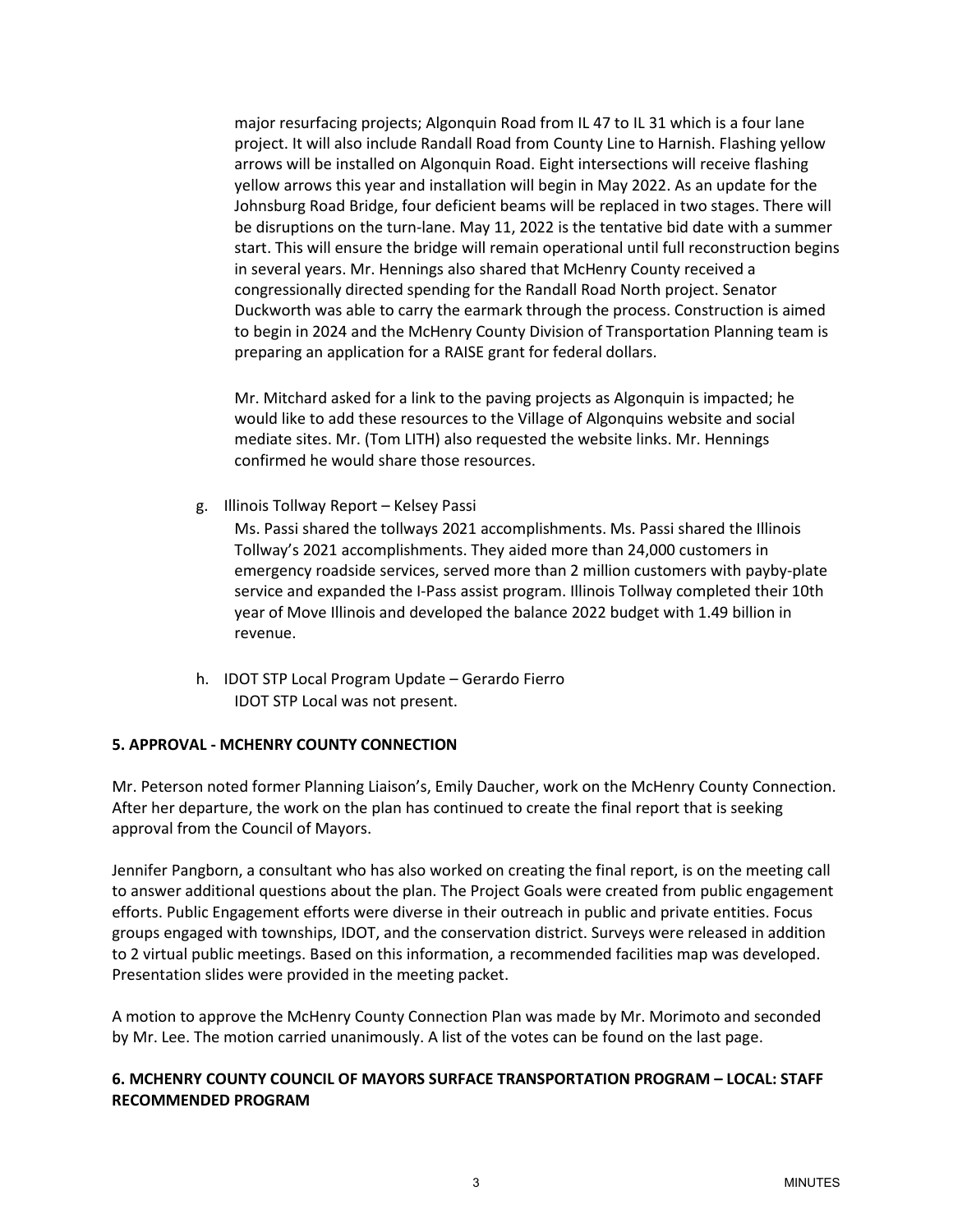Ms. Vega shared an updated recommended program found on page 47 of the meeting packet. One project was reprogrammed from FY 2022- FY 2023 to FY 2023-FY 2024.

A motion to approve was made by Mr. Mitchard and seconded by Mr. Hennings. The motion carried unanimously. A list of the votes can be found on the last page.

## **7. DISCUSSION - INFRASTRUCTURE INVESTMENT AND JOBS ACT**

Ms. Vega gave a brief overview of the Infrastructure Investment and Jobs Act presentation that Chairman Mack attended in February 2022. The presentation slides may be found in the meeting packet.

## **8. PLANNING LIAISON REPORT**

Ms. Vega reported that a Frequently Asked Questions page has been added to the Council of Mayors webpage. She also encouraged those applying for STP-L funds to submit their applications before the March 18, 2022 deadline.

## **9. OTHER BUSINESS / ANNOUCEMENTS**

Mr. Morimoto shared that the next McHenry County Municipal Partnering meeting is next Tuesday, March 22, 2022 at 2:30 PM at the Cary Municipal Center. Following that meeting is the first networking opportunity for membership where World Water Day will be celebrated.

Mr. Hennings reported that the five-year transportation program will begin to be updated shortly. He asked that those with county roads who would like to submit a project for consideration should reach out to him or Mr. Diipla. Mr.Lee inquired about the Village of Spring Groves participation in ongoing conversations, which Mr. Hennings confirmed.

#### **10. NEXT MEETING DATE AND LOCATION**

Chairman Mack announced that the next MCCOM meeting will be held in-person with no remote option. He explained this will provide an opportunity for more fruitful conversation and networking. He shared that the meeting location will be determined closer to the meeting date.

#### **11. ADJOURNMENT**

| <b>NAME</b>            | <b>COMMUNITY</b>     | <b>VOTE</b>        |
|------------------------|----------------------|--------------------|
| Village of Algonquin   | <b>Bob Mitchard</b>  | <b>APPROVE</b>     |
| Village of Bull Valley | <b>Emily Berendt</b> | <b>APPROVE</b>     |
| Village of Cary        | Erik Morimoto        | <b>APPROVE</b>     |
| Crystal Lake           | Abby Wilgreen        | <b>NOT PRESENT</b> |
| Village of Huntley     | <b>Tim Farrell</b>   | <b>NOT PRESENT</b> |

#### **APPROVAL OF MINUTES**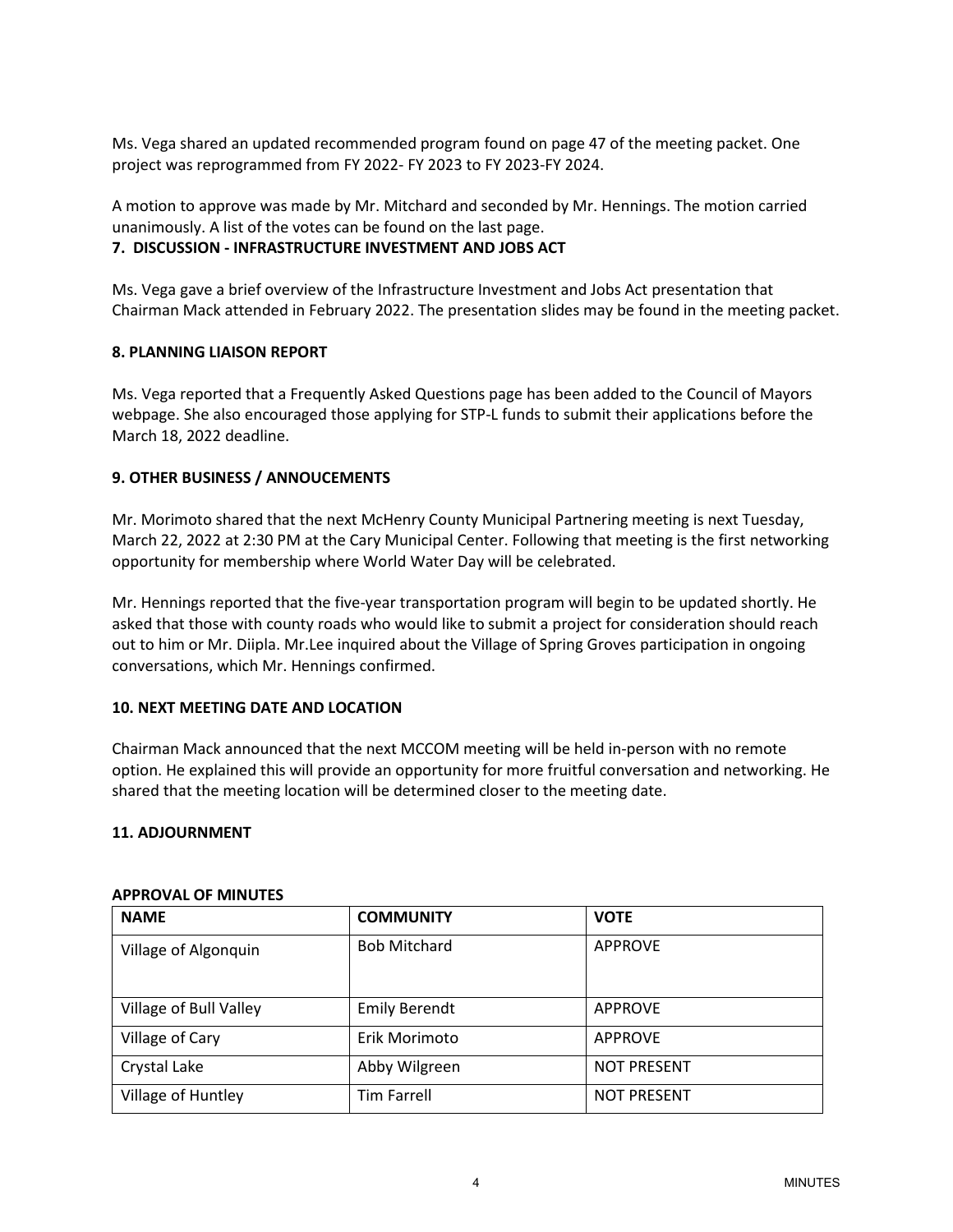| Village of Johnsburg         | Claudett Sofiakis     | <b>NOT PRESENT</b> |
|------------------------------|-----------------------|--------------------|
| Village of Lake in the Hills | <b>Tom Migatz</b>     | <b>APPROVE</b>     |
| Village of Lakewood          | Phil Stephan          | <b>APPROVE</b>     |
| City of McHenry              | <b>Troy Strange</b>   | <b>APPROVE</b>     |
| Village of Ringwood          | <b>Rick Mack</b>      | <b>APPROVE</b>     |
| Village of Spring Grove      | Mike Lee              | <b>APPROVE</b>     |
| <b>McHenry County</b>        | <b>Scott Hennings</b> | <b>APPROVE</b>     |
|                              |                       |                    |

#### **APPROVAL OF MCHENRY COUNTY CONNECTION**

| <b>NAME</b>                  | <b>COMMUNITY</b>      | <b>VOTE</b>        |
|------------------------------|-----------------------|--------------------|
| Village of Algonquin         | <b>Bob Mitchard</b>   | <b>APPROVE</b>     |
|                              |                       |                    |
| Village of Bull Valley       | <b>Emily Berendt</b>  | <b>NOT PRESENT</b> |
| Village of Cary              | Erik Morimoto         | <b>APPROVE</b>     |
| Crystal Lake                 | Abby Wilgreen         | <b>APPROVE</b>     |
| Village of Huntley           | <b>Tim Farrell</b>    | <b>APPROVE</b>     |
| Village of Johnsburg         | Claudett Sofiakis     | <b>APPROVE</b>     |
| Village of Lake in the Hills | <b>Tom Migatz</b>     | <b>APPROVE</b>     |
| Village of Lakewood          | Phil Stephan          | <b>APPROVE</b>     |
| City of McHenry              | <b>Troy Strange</b>   | <b>APPROVE</b>     |
| Village of Ringwood          | <b>Rick Mack</b>      | <b>APPROVE</b>     |
| Village of Spring Grove      | Mike Lee              | <b>APPROVE</b>     |
| City of Woodstock            | <b>Christ Tiedt</b>   | <b>APPROVE</b>     |
| <b>McHenry County</b>        | <b>Scott Hennings</b> | <b>APPROVE</b>     |
|                              |                       |                    |

## **APPROVAL OF STAFF RECOMMENDED STP-L PROGRAM**

| <b>NAME</b>            | <b>COMMUNITY</b>     | <b>VOTE</b>    |
|------------------------|----------------------|----------------|
| Village of Algonquin   | <b>Bob Mitchard</b>  | <b>APPROVE</b> |
| Village of Bull Valley | <b>Emily Berendt</b> | <b>APPROVE</b> |
| Village of Cary        | Erik Morimoto        | <b>APPROVE</b> |
| Crystal Lake           | Abby Wilgreen        | <b>APPROVE</b> |